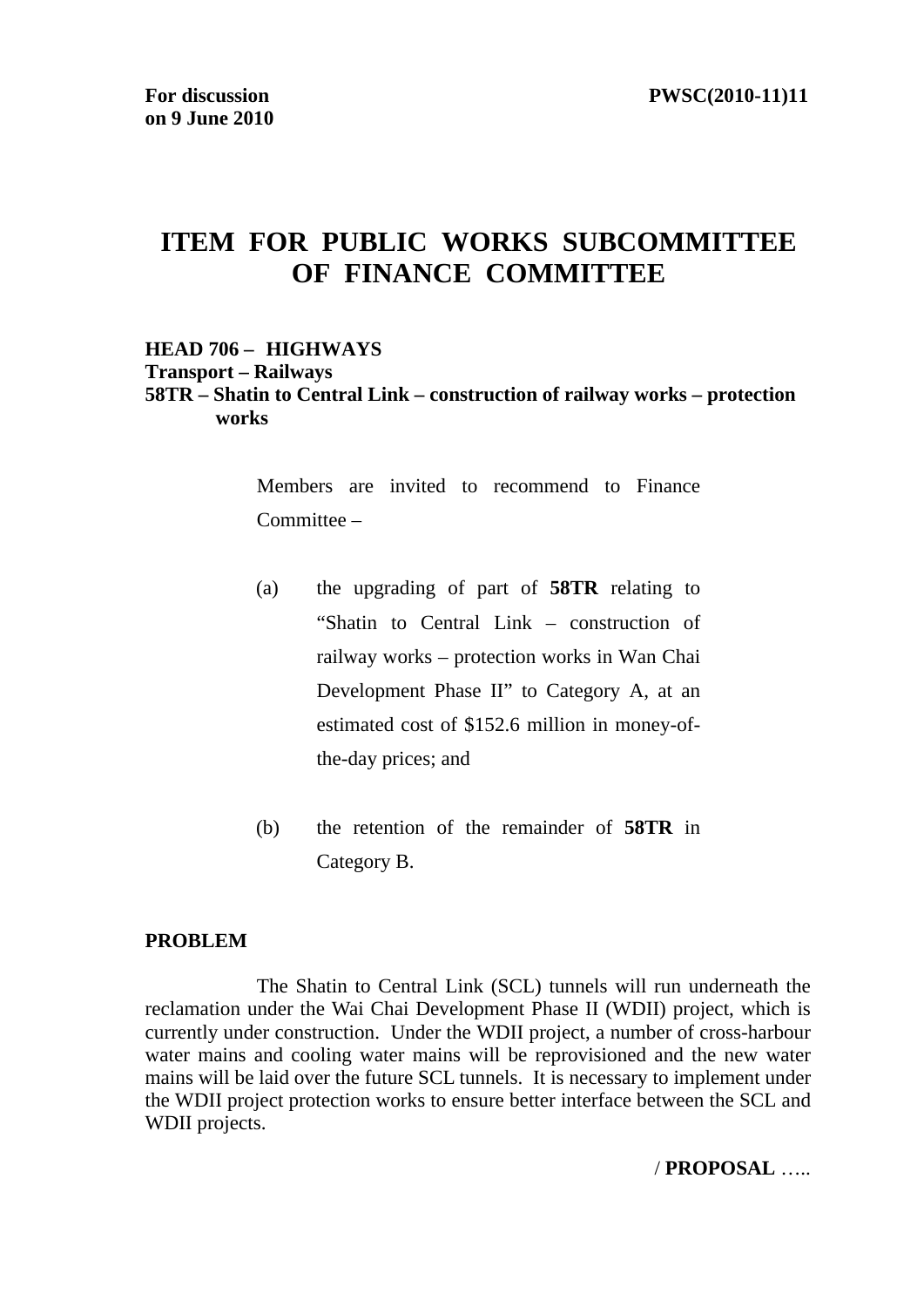### **PROPOSAL**

2. The Director of Highways, with the support of the Secretary for Transport and Housing, proposes to upgrade part of **58TR** to Category A at an estimated cost of \$152.6 million in money-of-the-day (MOD) prices for the construction of protection works for a section of the SCL tunnels that intersects with water mains to be reprovisioned under the WDII project.

# **PROJECT SCOPE AND NATURE**

3. The part of the project **58TR** we now propose to upgrade to Category A is the protection works at the underground intersection of the future SCL tunnels and the water mains to be laid under the WDII project. The protection works comprises two rows of diaphragm walls, each about 70-metre long, supporting a concrete slab in between, running underground alongside the Convention Avenue in Wan Chai (the Protection Works).

4. We have completed the detailed design and working drawings for the Protection Works. Subject to the approval of the Finance Committee, we plan to commence the construction works in August 2010 for completion by end 2011. The Protection Works will be executed under the contracts in the WDII project.

5. The remainder of the project **58TR** mainly comprises protection works at the underground intersection of future SCL tunnel and the Central Wan Chai Bypass (CWB) tunnels at the Causeway Bay Typhoon Shelter. Funding for this part of the project will be sought to dovetail with the programme of the CWB project.

# **JUSTIFICATION**

6. While public consultation for the SCL project is underway with a view to gazetting the SCL scheme under the Railway Ordinance in 2011, we are also drawing up the construction programme of the SCL project, taking into account, amongst other things, the latest programme of other interfacing projects, in particular the WDII project which is currently under construction. Implementing the Protection Works under the WDII project would help ensure better interface between the SCL and WDII projects. The justifications are set out in detail in paragraphs 7 to 11 below.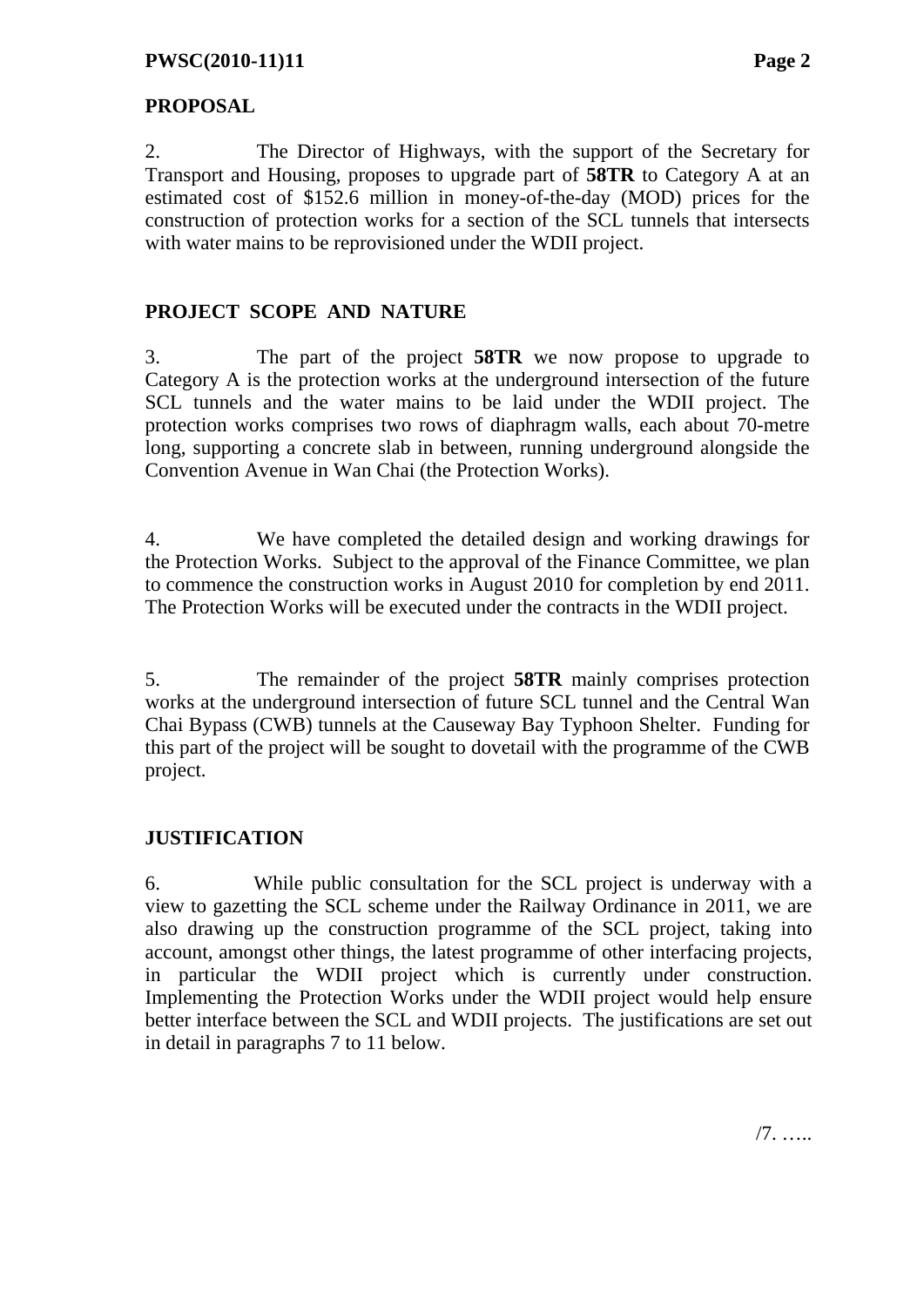7. Reclamation works at the Hong Kong Convention and Exhibition Centre (HKCEC) water channel under the WDII project commenced in December 2009. Two cross-harbour fresh water mains for the water supply to the whole of Hong Kong Island and nine cooling water mains serving major buildings in the surrounding area, including the HKCEC, would be affected and reprovisioned under the WDII project. These water mains are very large – the fresh water mains being 1 metre in diameter and the largest cooling water main being 0.9 metre in diameter – and they will intersect with the planned SCL tunnels underground. According to the current programme, the reprovisioning of these water mains is expected to be completed in early 2012 and the new water mains will come into operation prior to the construction of SCL tunnels at that location at a later stage.

8. In the design process, different methods for constructing the SCL tunnels in question have been thoroughly considered with a view to ensuring proper interface with the water mains. The method of using tunnel boring machine (TBM) is technically not feasible because of the existence of many piles along the tunnel alignment and the close spacing between the two SCL tunnels. Alternatively, if the SCL tunnels were to be constructed under a cut-and-cover approach, the new water mains would have to be temporarily diverted as construction of that section of the SCL tunnels will commence after the water mains are reprovisioned under the WDII project.

9. However, diversion of the water mains would run the risk of disrupting the fresh water supply to the Hong Kong Island and the cooling water supply for air conditioning in the related major buildings. It is not feasible to devise a construction scheme that can ensure the safe integrity of the affected water mains and at the same time keep the nuisance and traffic congestion to an acceptable level. These considerations render the future construction of the SCL tunnels using the cut and cover method at that location not feasible as well. Even if it were possible to construct the SCL tunnels under a cut-and-cover approach, given the site constraints in the area, the water mains can only be diverted bit by bit and the SCL tunnels have to be constructed in small individual sections to tally with the water mains diversion. This will cause delay of three years to the SCL construction programme.

10. To address the above problems, we propose to implement the Protection Works under the WDII project before the laying of the concerned water mains. The Protection Works comprise two rows of diaphragm walls of about 70-metre long each with a top slab. The new water mains will then be laid over the supporting top slab. Such arrangement will ensure better interface between the SCL and WDII projects and avoid creating risks to the operation of the vital cross-harbour fresh water mains and cooling water mains. Layout plan showing the location of the Protection Works is at Enclosure 1.

/11. …..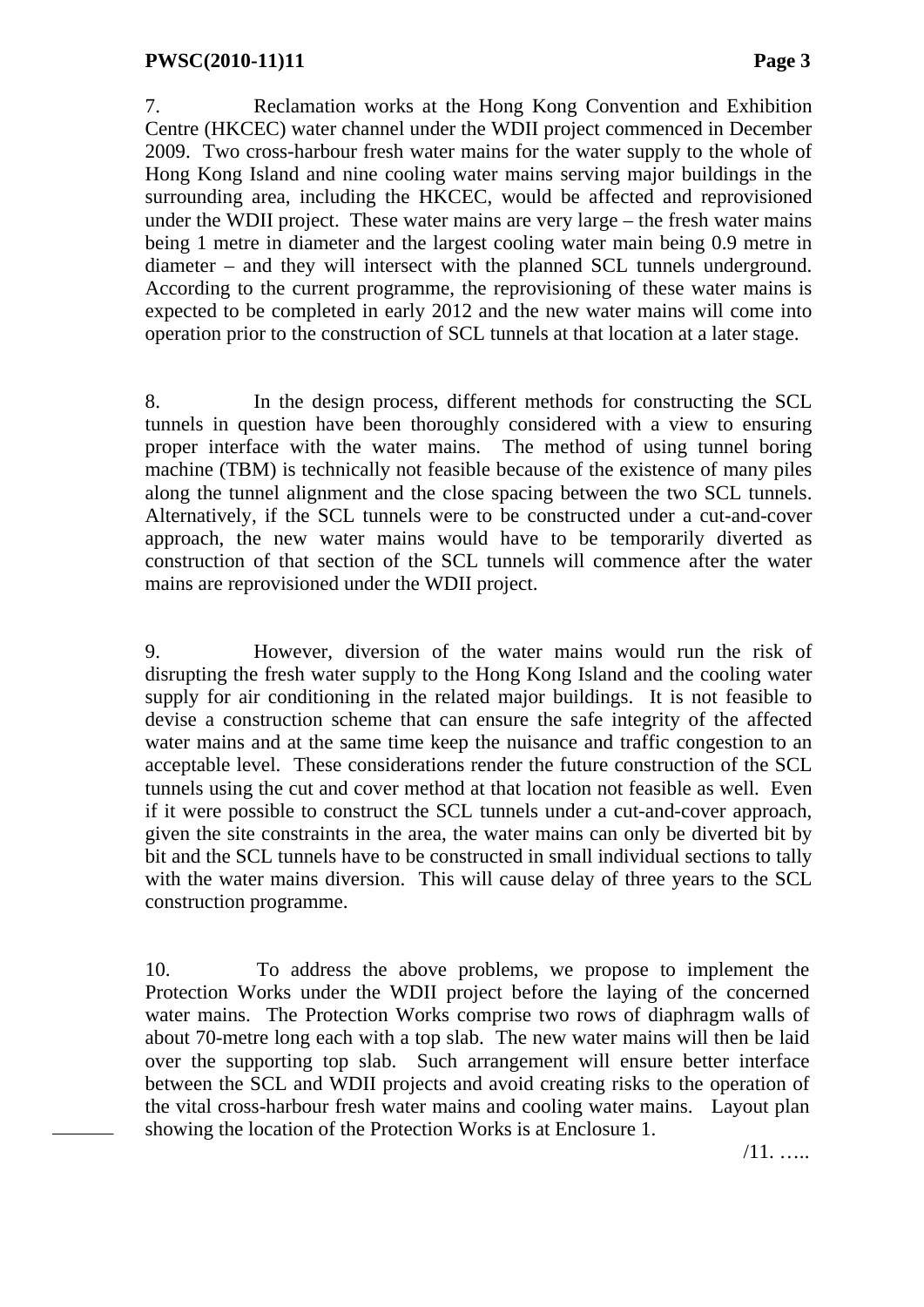#### **PWSC(2010-11)11** Page 4

11. To summarise, we intend to implement the Protection Works under the WDII project which is currently under construction. This would have the following major benefits –

- (a) ensuring better interface between the SCL and WDII projects as the future SCL tunnel construction will be carried out inside the Protection Works without the need of ground opening at that location, thereby minimising nuisance to the public;
- (b) avoiding disruptions to the road works construction under the WDII and CWB projects;
- (c) avoiding risk to the operation of the vital cross-harbour fresh water mains and cooling water mains;
- (d) avoiding the need of traffic diversions required for the temporary water mains diversion work; and
- (e) avoiding abortive works costing up to \$50 million and associated construction waste due to temporary water mains diversion.

12. We shall extend the environmental monitoring and audit (EM&A) programme of the WDII project for implementing the Protection Works. The cost of such an extension of services is \$0.2 million (please refer to item (a)(ii)(b) of the cost estimates in paragraph 13 below).

#### **FINANCIAL IMPLICATIONS**

13. We estimate the cost of the Protection Works to be \$152.6 million in money-of-the-day (MOD) prices, (please see paragraph 14 below), broken down as follows –

| (a) | <b>Protection Works</b>                  | \$ million |               |
|-----|------------------------------------------|------------|---------------|
|     | Diaphragm walls and a<br>(i)<br>top slab | 116.0      |               |
|     | (a) Diaphragm walls                      | 112.6      |               |
|     | (b) Top slab                             | 3.4        |               |
|     | Consultants' fees for<br>(ii)            | 3.0        |               |
|     | construction stage<br>(a)                | 2.5        | /\$ million…… |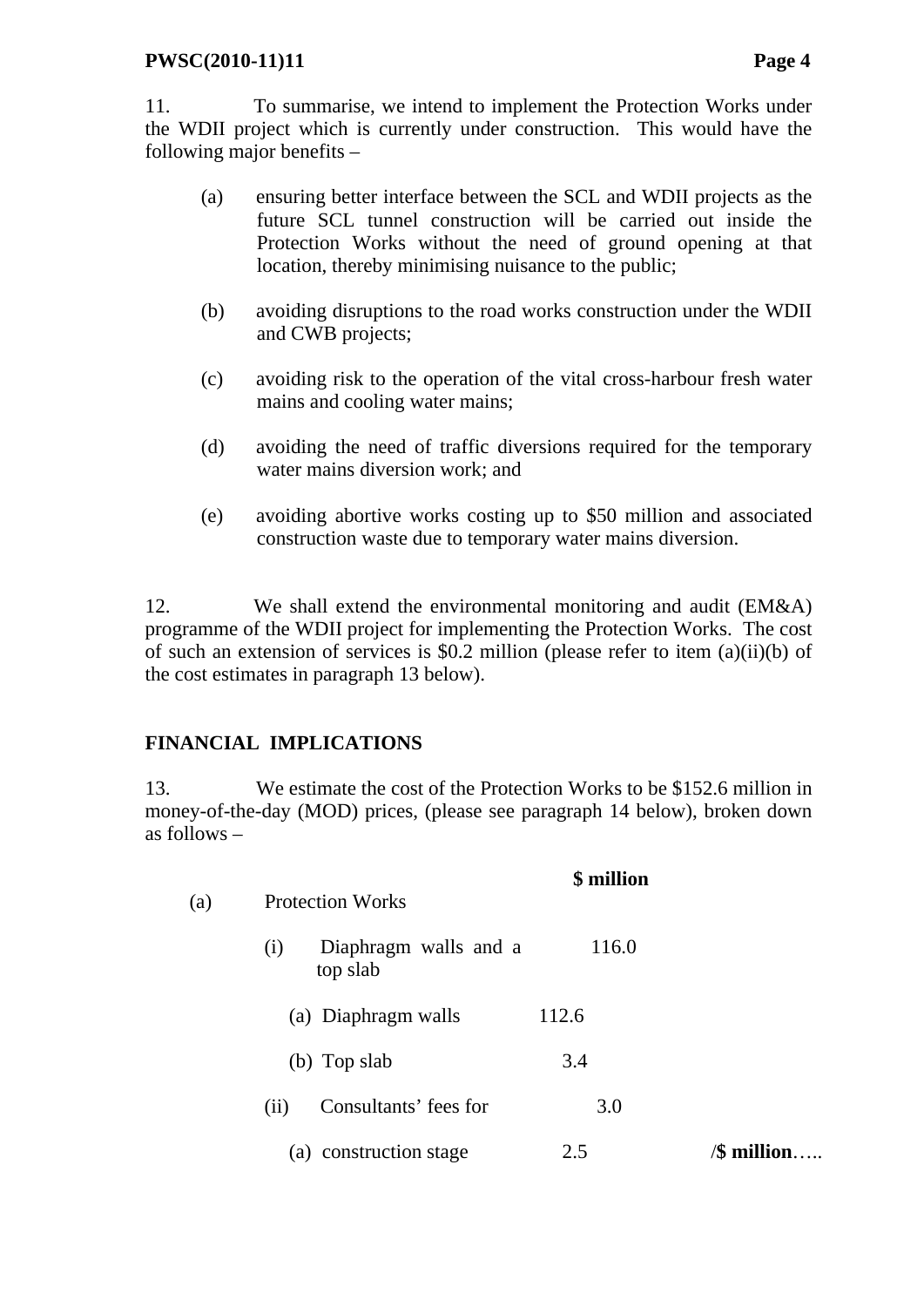| (c) management of resident<br>0.3<br>site staff<br>(b)<br>Remuneration of resident site<br>13.6<br>staff<br>13.5<br>Contingencies<br>(c)<br>146.1<br>Sub-total<br>(in September<br>2009 prices)<br>(d)<br>Provision for price adjustment<br>6.5<br>152.6<br>(in MOD prices)<br>Total | (b) EM&A programme | \$ million<br>0.2 |  |
|--------------------------------------------------------------------------------------------------------------------------------------------------------------------------------------------------------------------------------------------------------------------------------------|--------------------|-------------------|--|
|                                                                                                                                                                                                                                                                                      |                    |                   |  |
|                                                                                                                                                                                                                                                                                      |                    |                   |  |
|                                                                                                                                                                                                                                                                                      |                    |                   |  |
|                                                                                                                                                                                                                                                                                      |                    |                   |  |
|                                                                                                                                                                                                                                                                                      |                    |                   |  |
|                                                                                                                                                                                                                                                                                      |                    |                   |  |

A breakdown by man-months of the estimates for consultants' fees is at Enclosure 2.

14. Subject to approval, we will phase the expenditure as follows –

| Year          | \$ million<br>(September<br>2009) | <b>Price</b><br>adjustment<br>factor | \$ million<br>(MOD) |
|---------------|-----------------------------------|--------------------------------------|---------------------|
| $2010 - 2011$ | 79.3                              | 1.02700                              | 81.4                |
| $2011 - 2012$ | 66.8<br>146.1                     | 1.06551                              | 71.2<br>152.6       |

15. The Protection Works of the railway works for the SCL will not give rise to any recurrent expenditure.

#### **PUBLIC CONSULTATION**

16. We have carried out public consultation for the SCL project since late 2008. Extensive public consultation on the preliminary design has been carried out since May 2009 including consultation with relevant District Councils, staging roving exhibitions and holding individual meetings, public forums and briefings with the local communities and concerned parties. The public is generally positive and supportive of the SCL. We submitted an information paper on the Protection Works to the Wan Chai District Council on 11 May 2010 and have not received any adverse comments from it.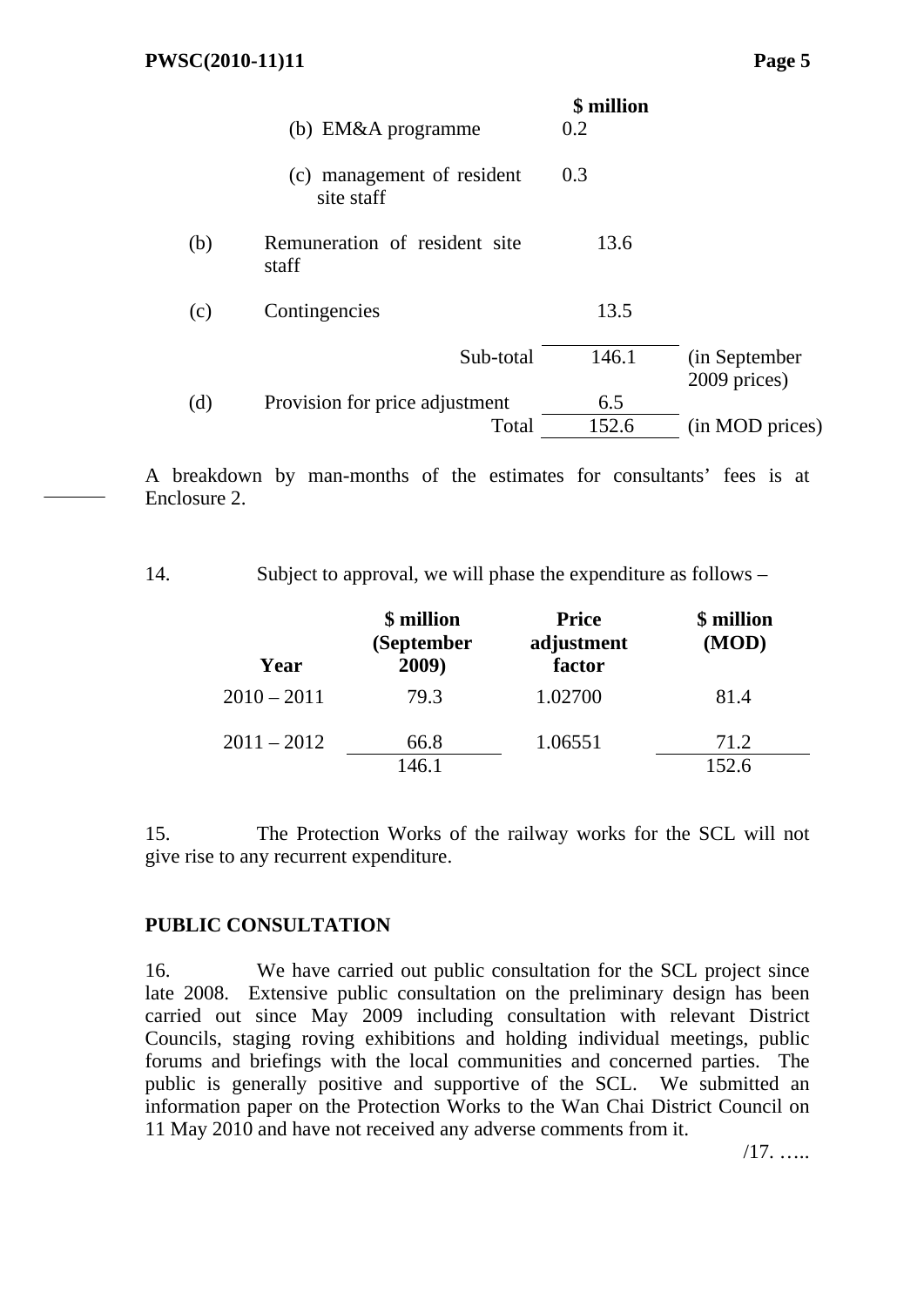17. We shall consult the Subcommittee on Matters relating to Railways of the Legislative Council Panel on Transport on 4 June 2010, and invite Members to note our proposal to part upgrade **58TR** in June 2010 for funding the Protection Works.

# **ENVIRONMENTAL IMPLICATIONS**

18. The Protection Works is not by itself a designated project under the Environmental Impact Assessment (EIA) Ordinance. An environmental review (ER) for the Protection Works covering noise, air and water quality impacts during construction and waste management issues has been conducted. The ER concluded that the Protection Works is relatively small in scale when compared with the overall WDII works and the environmental acceptability conclusions of the WDII and CWB EIA report (December 2007) are still valid.

19. During the construction stage, we will incorporate the environmental mitigation measures recommended in the ER report to control environmental impacts arising from construction of the Protection Works to within the established standards and guidelines. We have included a sum of \$0.2 million for the EM&A programme for the Protection Works.

20. During the planning and design stages, we have considered all the proposed works and construction sequences in the planning and design stages to reduce the generation of construction waste where possible. In addition, we will require the contractor to reuse inert construction waste (e.g. excavated materials) on site or in other suitable sites as far as possible, in order to minimize the disposal of inert construction waste at public fill reception facilities<sup>1</sup>. We will encourage the contractor to maximize the use of recycled or recyclable inert construction waste, as well as the use of non-timber formwork to further minimize the generation of construction waste.

/21. …..

\_\_\_\_\_\_\_\_\_\_\_\_\_\_\_\_\_\_\_\_\_\_\_\_\_\_\_\_\_\_\_\_\_\_\_\_\_\_\_\_\_\_\_\_\_\_\_\_\_\_\_\_\_\_\_\_\_\_\_\_\_\_\_\_\_\_\_\_\_\_\_\_\_\_\_\_\_\_\_\_\_\_\_\_\_

<sup>&</sup>lt;sup>1</sup> Public fill reception facilities are specified in Schedule 4 of the Waste Disposal (Charges for Disposal of Construction Waste) Regulation. Disposal of inert construction waste in public reception facilities requires a licence issued by the Director of Civil Engineering and Development.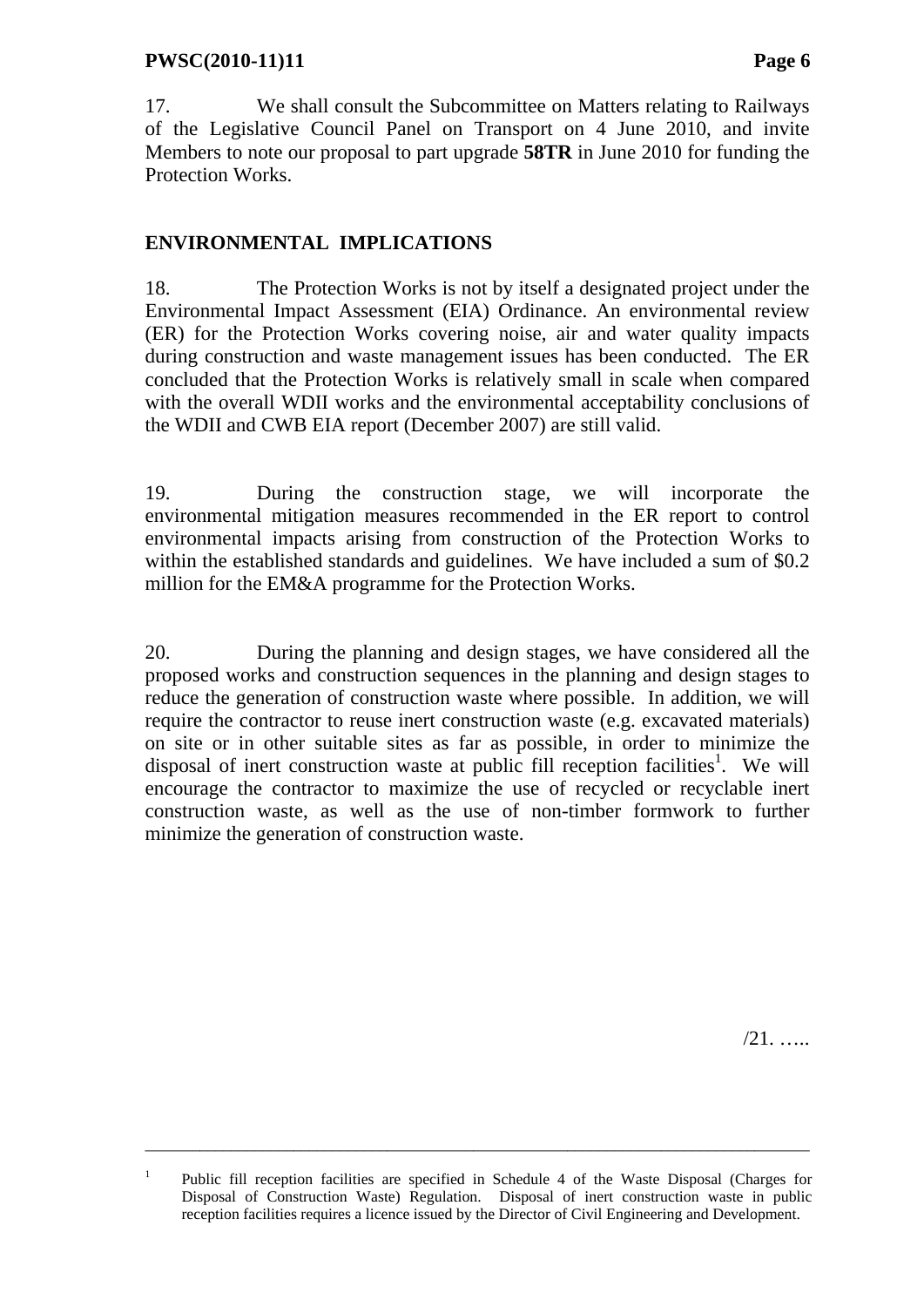21. We will also require the contractor to submit for approval a plan setting out the waste management measures in conjunction with that for the construction of WDII project, which will include appropriate mitigation means to avoid, reduce, reuse and recycle inert construction waste. We will ensure that the day-to-day operations on site comply with the approved plan. We will require the contractor to separate the inert portion from non-inert construction waste on site for disposal at appropriate facilities. We will control the disposal of inert construction waste and non-inert construction waste at public fill reception facilities and landfills respectively through a trip-ticket system.

22. We estimate that the Protection Works will generate in total about 21 000 tonnes of construction waste. Of these, we will reuse about 19 170 tonnes (91.3%) of inert construction waste in the WDII project and deliver 1 800 tonnes (8.6%) of inert construction waste to public fill reception facilities for subsequent reuse. We will dispose of the remaining 30 tonnes (0.1%) of non-inert construction waste at landfills. The total cost for accommodating construction waste at public fill reception facilities and landfill sites is estimated to be \$52,350 for the Protection Works (based on a unit cost of \$27 per tonne for disposal at public fill reception facilities and \$125 per tonne<sup>2</sup> at landfills).

### **HERITAGE IMPLICATIONS**

23. The Protection Works will not affect any heritage site, i.e. all declared monuments, proposed monuments, graded historic sites/buildings, sites of archaeological interests and Government historic sites identified by the Antiquities and Monuments Office.

#### **LAND ACQUISITION**

24. The Protection Works do not require any land acquisition.

#### **BACKGROUND INFORMATION**

25. The SCL consists of two parts (the proposed alignment is at Enclosure 3) –

 $/(a)$  …

\_\_\_\_\_\_\_\_\_\_\_\_\_\_\_\_\_\_\_\_\_\_\_\_\_\_\_\_\_\_\_\_\_\_\_\_\_\_\_\_\_\_\_\_\_\_\_\_\_\_\_\_\_\_\_\_\_\_\_\_\_\_\_\_\_\_\_\_\_\_\_\_\_\_\_\_\_\_\_\_\_\_\_\_\_

<sup>&</sup>lt;sup>2</sup> This estimate has taken into account the cost for developing, operating and restoring the landfills after they are filled and the aftercare required. It does not include the land opportunity cost for existing landfill sites (which is estimated at \$90 per  $m<sup>3</sup>$ ), nor the cost to provide new landfills (which is likely to be more expensive) when the existing ones are filled.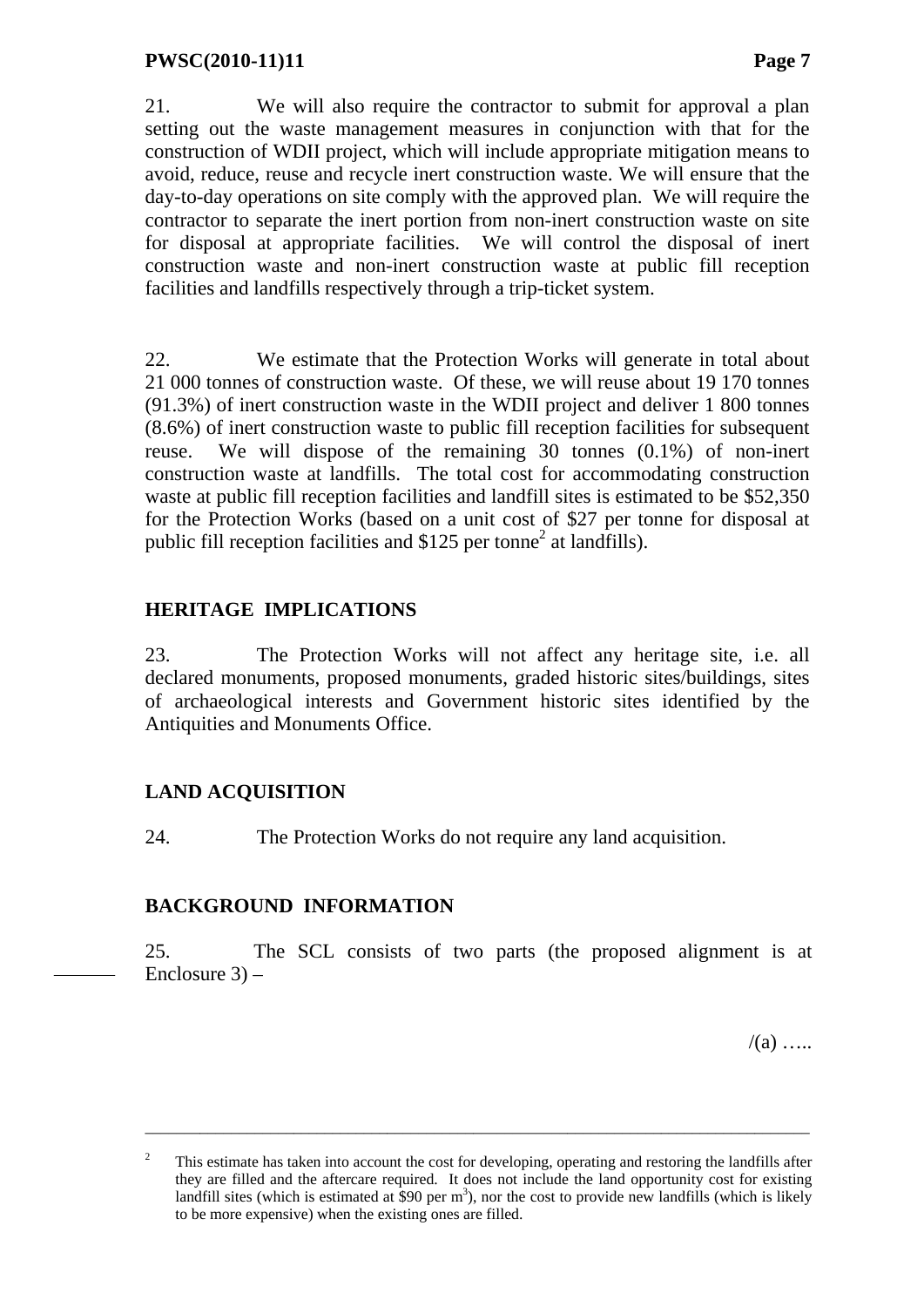- (a) Tai Wai to Hung Hom Section: this is the extension of Ma On Shan Line from Tai Wai to Hung Hom, via Southeast Kowloon and connects to the West Rail Line. It will increase the Shatin-Kowloon rail capacity and provide railway service to the new developments in Southeast Kowloon; and
- (b) Hung Hom to Admiralty Section: this is an extension of the existing East Rail Line from Hung Hom across the Harbour to Hong Kong Island. It can interchange with the Tai Wai to Hung Hom Section at Hung Hom. It will increase the cross-harbour rail capacity and enhance the connectivity between the New Territories and Hong Kong Island.

26. We have carried out the preliminary design in parallel with public consultation for the SCL since late 2008. The public has raised different views on certain parts of the SCL alignment and also some concerns on the design that will need further consultation. We intend to complete the public consultation on these issues within this year with a view to gazetting the SCL project under the Railways Ordinance in 2011.

27. We upgraded **51TR** "Shatin to Central Link – design and site investigation" to Category A at an estimated cost of \$2,407.5 million in MOD prices in May 2008. We entrusted the design and site investigation works to MTR Corporation Limited and commenced the preliminary design in November 2008. We have substantially completed the preliminary design for the SCL project. The detailed design is in progress.

28. We upgraded **58TR** to Category B in October 2009.

29. The proposed project will not involve any tree removal or planting proposals.

30. We estimate that the works in paragraph 3 will create about 95 jobs comprising 23 professional/technical staff and 72 labourers, providing a total employment of 1 380 man-months.

--------------------------------------

Transport and Housing Bureau June 2010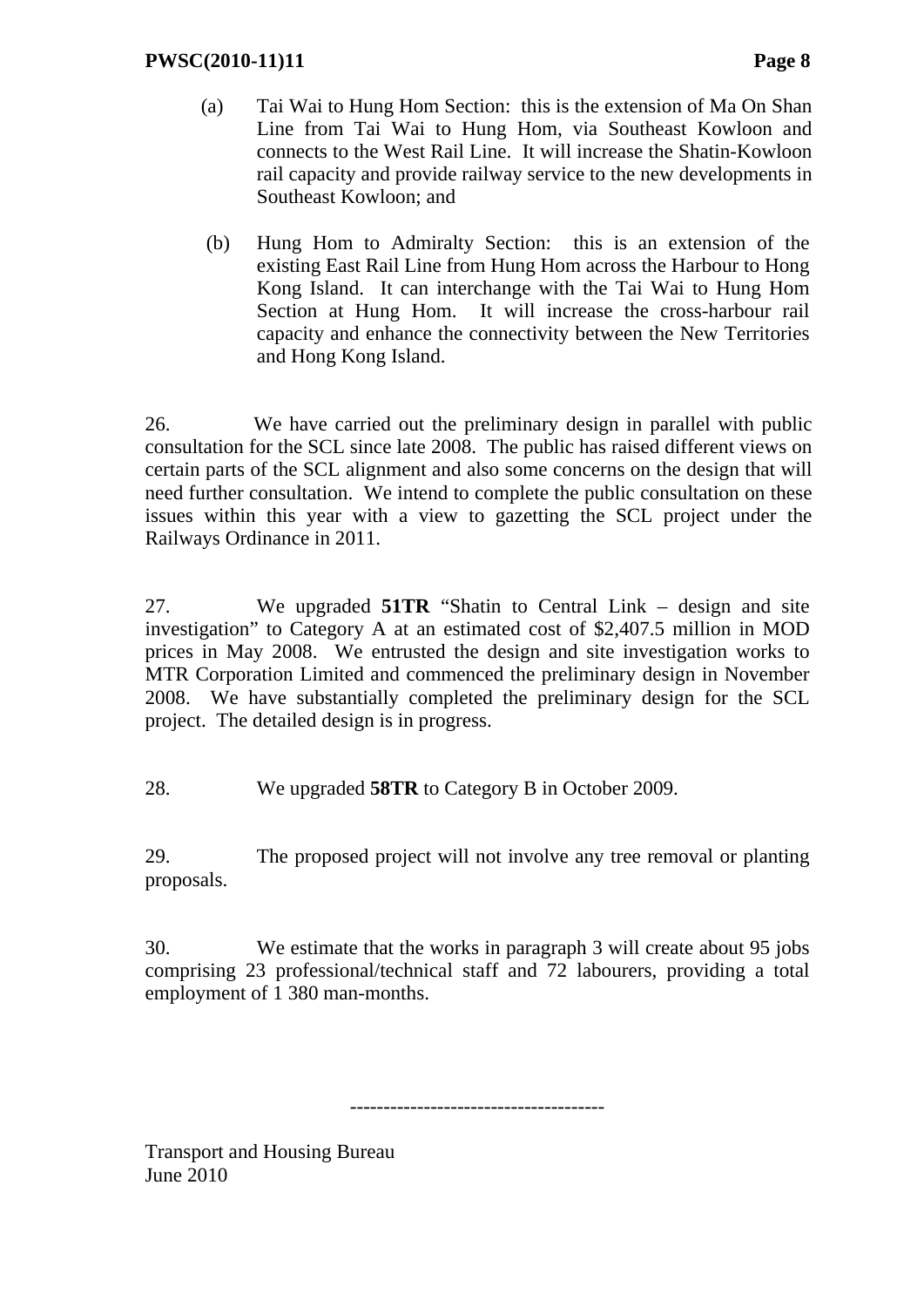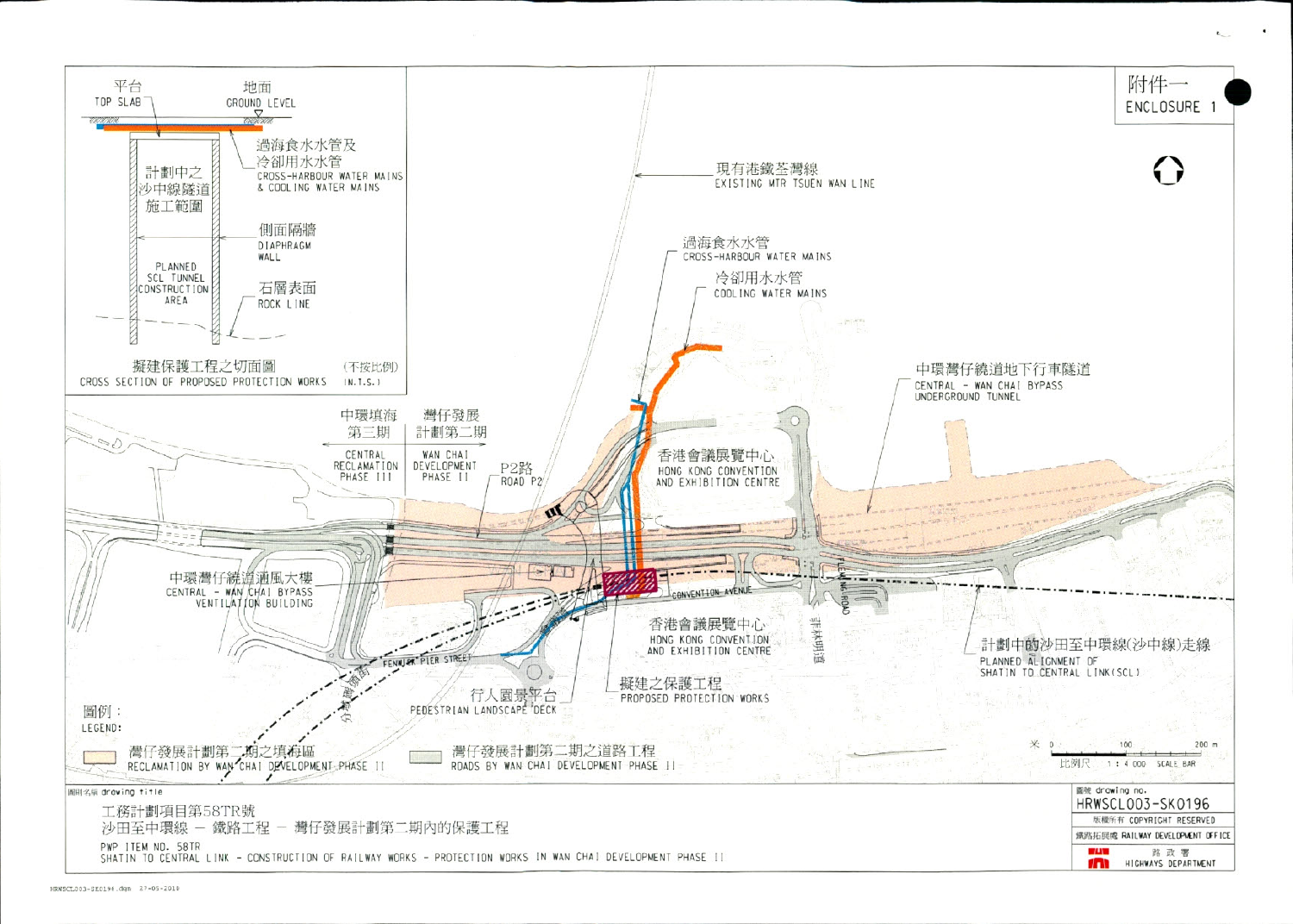#### **58TR – Shatin to Central Link – construction of railway works – protection works**

#### **Breakdown of the estimates for consultants' fees for Protection Works in WDII**

| <b>Consultants' staff costs</b>                                                                     |                           | <b>Estimated</b><br>man-<br>months | Average<br>$MPS*$<br>salary<br>point | <b>Multiplier</b> | <b>Estimated</b><br>fee<br>(\$ million) |
|-----------------------------------------------------------------------------------------------------|---------------------------|------------------------------------|--------------------------------------|-------------------|-----------------------------------------|
| (a) Consultants' fees for<br>construction<br>supervision and<br>contract administration<br>(Note 1) | Professional<br>Technical | --                                 |                                      |                   | 1.6<br>0.9                              |
|                                                                                                     |                           |                                    |                                      | Sub-total         | 2.5                                     |
| (b) Consultants' fees for<br>EM&A programme<br>(Note 2)                                             | Professional<br>Technical | 1<br>$\overline{2}$                | 38<br>14                             | 2.0<br>2.0        | 0.1<br>0.1                              |
|                                                                                                     |                           |                                    |                                      | Sub-total         | 0.2                                     |
| (c) Resident site staff costs<br>(Note 3)                                                           | Professional<br>Technical | 70<br>235                          | 38<br>14                             | 1.6<br>1.6        | 6.4<br>7.5                              |
| Comprising                                                                                          |                           |                                    |                                      | Sub-total         | 13.9                                    |
| (i) Consultants' fees<br>for management of<br>resident site staff                                   |                           |                                    |                                      |                   | 0.3                                     |
| (ii) Remuneration<br>of<br>resident site staff                                                      |                           |                                    |                                      |                   | 13.6                                    |
|                                                                                                     |                           |                                    |                                      | Total             | 16.6                                    |
|                                                                                                     |                           |                                    |                                      |                   |                                         |

 $*$  MPS = Master Pay Scale (As at now, MPS salary point 38 = \$57,280 per month and MPS salary point  $14 = $19,835$  per month.)

#### **Notes**

- 1. The consultants' fees for construction stage are estimated and will be controlled in accordance with the terms stipulated in Agreement No. CE 54/2001(CE) titled "Wan Chai Development Phase II – Design and Construction for Trunk Road Tunnel Option".
- 2. A multiplier of 2.0 is applied to the average MPS salary point to arrive at the full staff costs including the consultants' overheads and profits as the staff will be employed in the consultants' offices.
- 3. A multiplier of 1.6 is applied to the average MPS salary point in the case of resident site staff supplied by the consultants.